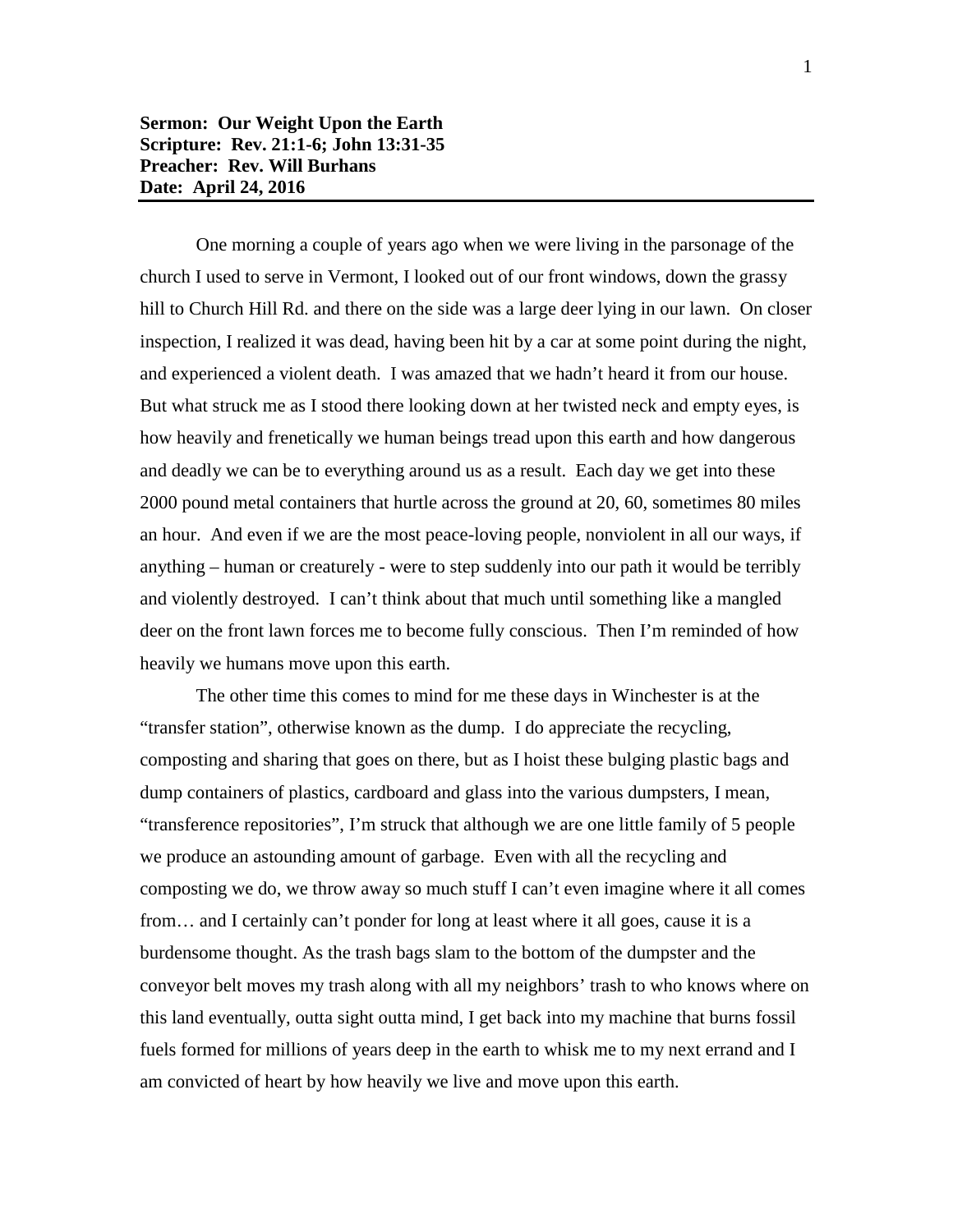And then if I'm in that state of mind it is not a good time to go to the grocery store, cause I there is a disturbing collection of processed and transported food and foodlike items, the production of which weighs very heavily upon the earth. Take something as simple and innocent as strawberries which I like to eat all year long and you gotta keep just this side of unconscious about what is involved in bringing me those little gems. It would be interesting and likely disturbing, wouldn't it, if along with that little table that tells us the calories and health information on a product there was a table that indicated the ecological footprint of various foods that we eat? Kathleen and Health Ministries will be downstairs in Chidley Hall after the service with some of that information, but suffice it to say that it can be a disturbing practice to consider, really consider, how heavily we live and move and have our being upon this earth.

I'm not trying to make you feel guilty… Ok, I guess I am trying to make you feel guilty, cause traditionally that has been our starting place for Christian theology, our human guilt. At the center of our religious faith is the cross, which is not a symbol of the Roman Empire's guilt or the guilt of the Jewish leaders who crucified Jesus, as much as that has been an interpretation of it over the years, but the cross is a symbol of human guilt generally and because we are human and participate in human systems, it is a symbol of our own guilt specifically. If we cannot consider our own guilt, our own participation in systems of sin, evil and violence then we cannot do Christian theology. If we are always and only pointing out there to the evil others – be they the Jews or the Muslims or the terrorists or the immigrants – as the problem then we are forsaking our commitment to the Christian Gospel, for the Christian Gospel requires that we all start on the same page of our own individual and corporate guilt in the sins of the world. And in this day and age, in our current ecological crisis, that starting point for Christian theology suddenly takes on a new and renewed relevance for our earth community.

We are still within the Easter season here and our scriptures continue to hold before our weekly worship, the resurrection of Jesus and the beginning of the renewal of all creation. John of Patmos has God say in the last book of our Bible, Revelation, "see, I will make all things new. I will wipe away every tear and there will be no more death, mourning or pain for the old order of things will pass away." And this is the culmination, the denouement, of the entire story that began in Genesis with the mythical account of the beginning of creation, where as it is told, something pretty quickly went awry. That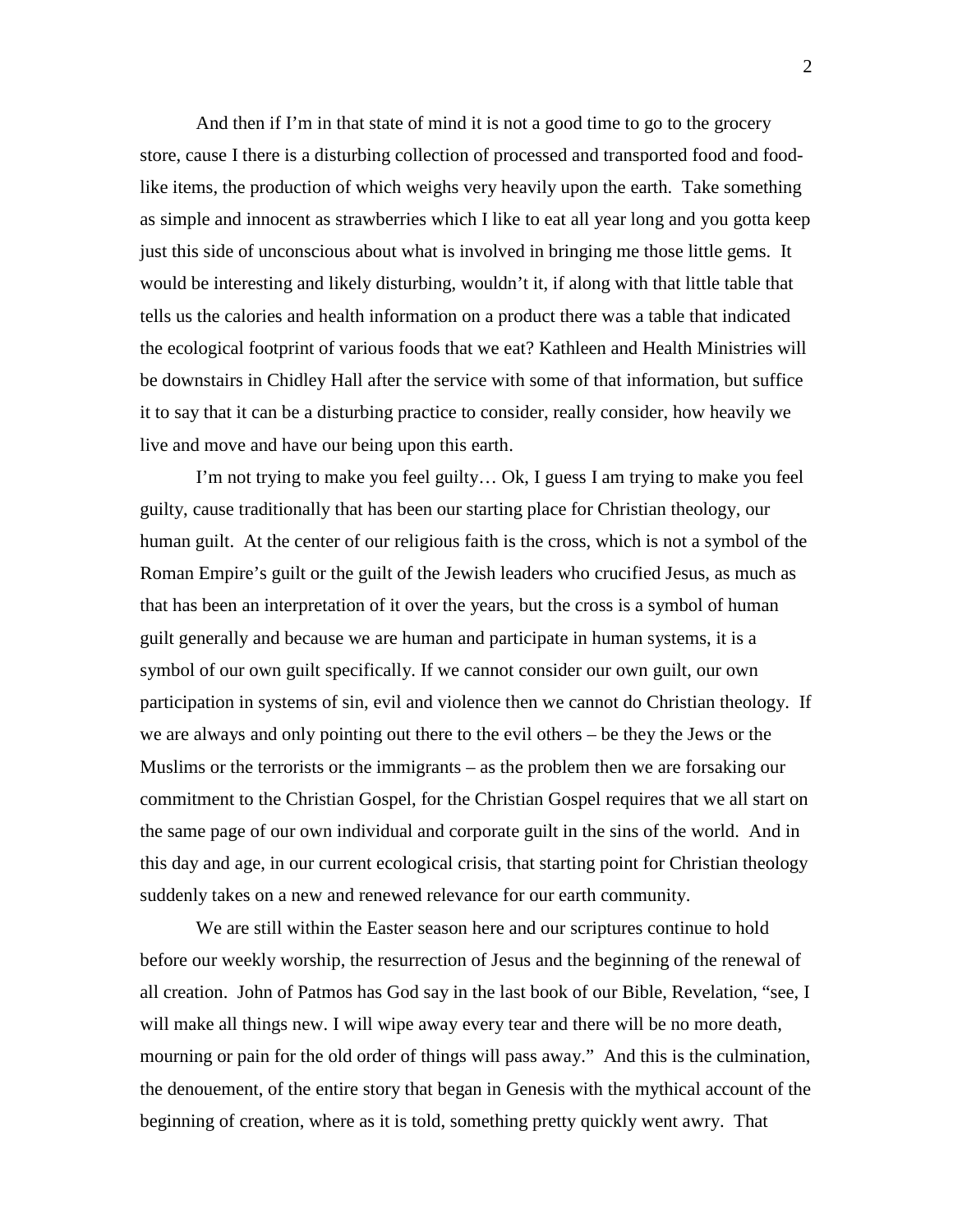something is described as a sort of human disobedience or rebellion against God that had consequences for all creation. And while it is not necessary or appropriate to accept the creation story in Genesis as scientifically factual, it is hard to deny that the writers of it were plugged into the truth nonetheless. Here we are all these millennia later suffering the consequences of this separation of the human being from the earth's natural processes and balances. We are the earth ourselves with the special gift of consciousness and yet we tragically have come to see ourselves as aliens here, set upon the earth but separate from the earth and destined for somewhere else.

This, the book of Genesis captures in the little story of Adam and Eve eating from the tree of the knowledge of good and evil, which is how they depict this human predicament of feeling not a part of the earth but alienated from it and at odds against it. We went from the lightness of living organically and naturally within the flow of the earth's eco-system in the Garden of Eden, to the heaviness of toiling upon the earth, and by the sweat of our brow, struggling for survival.

And the whole journey through our scriptures, is one long journey to come BACK into *natural* relationship with God and therefore with the earth and our *natural* place therein. This is what all the strangely detailed laws within the Hebrew scripture are fundamentally about. The laws of Leviticus and Deuteronomy offered very clear restrictions, boundaries and regulations, from what to eat and what to wear to how to organize your work days and interact with one another and all sorts of other details in between. But all the laws were about getting the human back on track since the relationship with God, one another and the natural world had become so skewed. Sometimes the Judeo-Christian tradition gets a bad rap for provoking a domination-overnature mentality but to read the Hebrew scripture accurately is to find just the opposite. It wasn't until the Jewish tradition and the Jewish followers of the Jewish Christ met Rome in all its triumphalism and Greek philosophy that taught the corrupt nature of matter and the pure nature of spirit that you could say the Judeo-Christian tradition became tainted with a domination mentality which has then led us into a relationship with the natural world that thousands of years later has reached a crisis point.

Jewish law actually sought to maintain stop-gaps around the human tendency towards domination of the earth and it centered around the sacred number 7. So for instance there was a requirement for a resting period every  $7<sup>th</sup>$  day. This Sabbath day was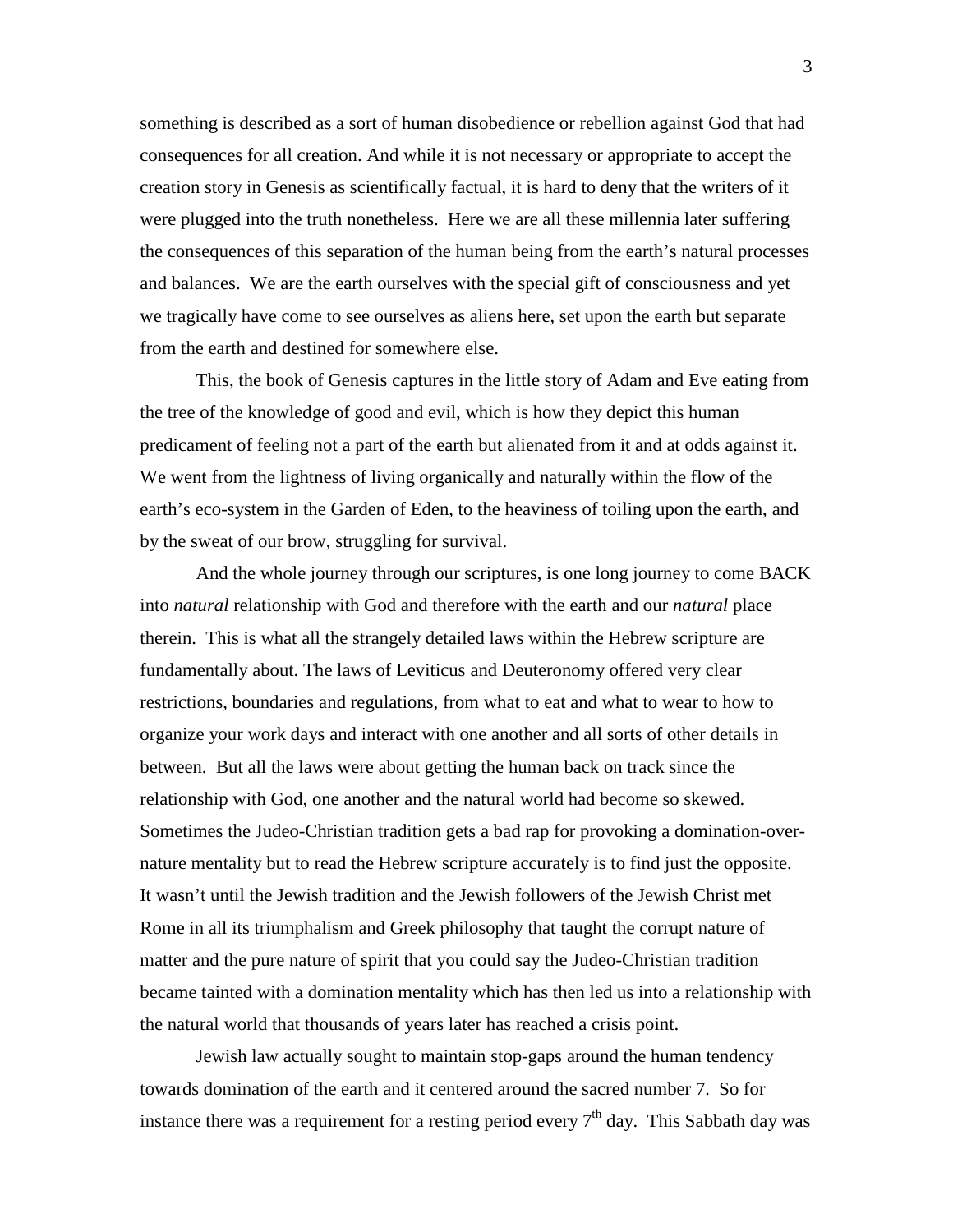to be a rest not only for workers of the land and beasts of burden that helped work the land but also for the land itself. And then every 7 years the law required that the land was to lay fallow and that after every 49 years there was to be a jubilee when all land was to be returned to the original owner. These measures kept the Jews from over-producing and burning out the land and it made it impossible for one person or family to amass too much land and wealth leaving others destitute. Really it was a remarkable system that also made the building of an empire next to impossible and left the Jews vulnerable to being dominated by the massive empires around them who had no such laws of balance and respect in relation to the earth.

As the story goes along though we witness the Jews having varying degrees of success with sticking to the program, otherwise known as "the covenant" with God. And so there came a time when prophets, who were the ones constantly calling the Jews towards better, more honest and faithful relationship with God, each other and the earth, proclaimed that God was going to have to take another dramatic step in order to encourage us human beings back into right relationships. This step, it was proclaimed, would involve a Messiah figure who would so convict the human heart and write the laws of God and of right living into the very flesh of the human being so that once again, as naturally as it occurred in the Garden of Eden, the human would live in right relationship with all things. The Jews are still waiting for this Messiah to come but we Christians say that he came at the turn of the first millennia in the person of Jesus of Nazareth. We believe that his teachings, his death, his resurrection, and the sending of his Holy Spirit, was what began a process that will eventually bring the human being back into that right relationships that are centered NOT upon exploitation and domination but loving attentiveness and care. Jesus says in the Gospel of John not "go forth and dominate the world, conquer nations, take what is yours, consume all the resources you want upon this earth… but rather, quite simply: "I give you a new commandment, that you love one another. Just as I have loved you, you also should love one another.  ${}^{35}$ By this everyone will know that you are my disciples, if you have love for one another."

The human fall and the undoing of creation began with a tree in the Garden of Eden and the eating of the fruit that gave KNOWLEDGE and it reaches its heaviest nadir at another tree in the desert garden of Golgotha, where the fruit of that cross-tree was LOVE. And it was from that point that the rising and redoing of creation began. The

4